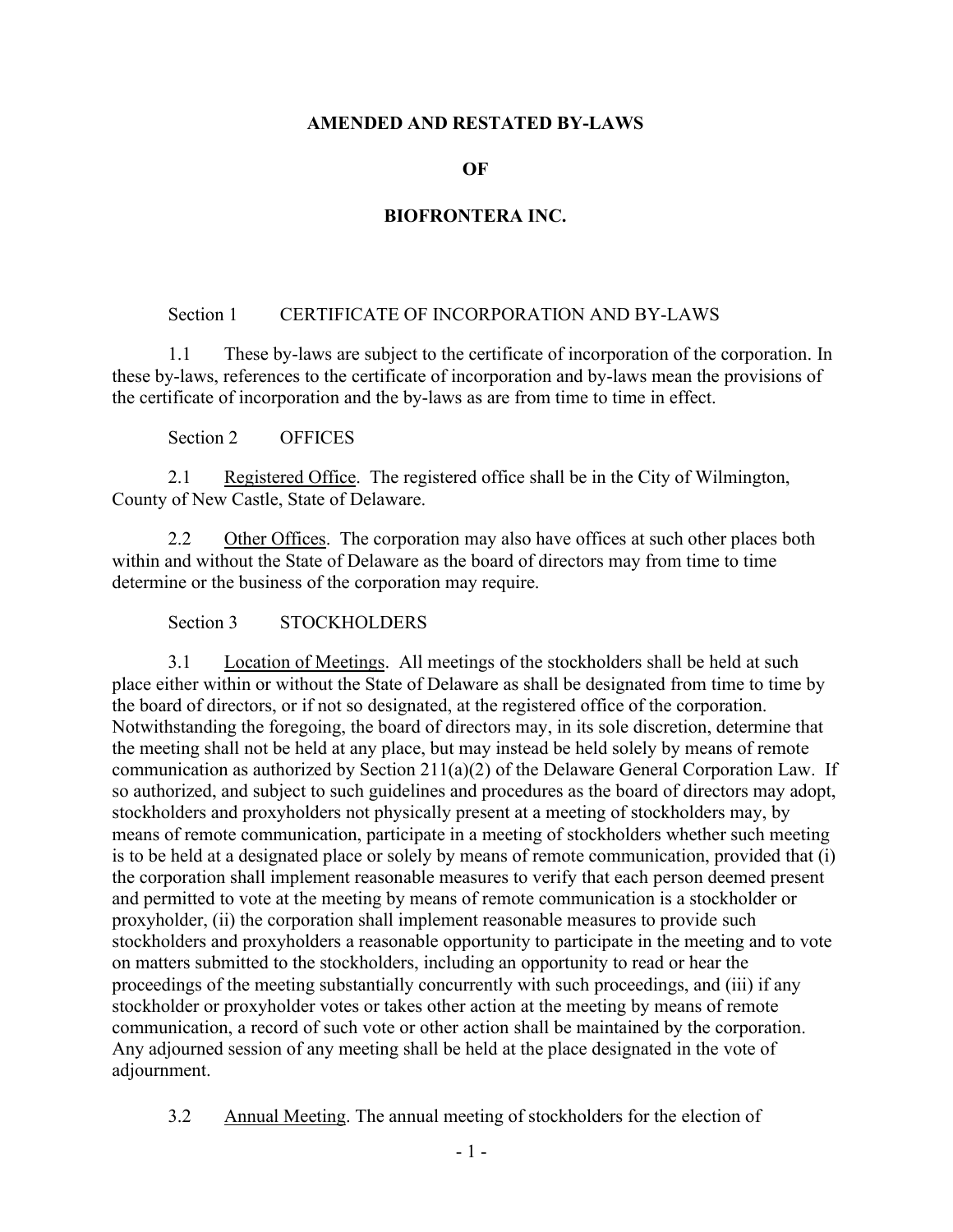directors whose terms expire and the transaction of such other business as may be required by law or these by-laws or as may properly come before the meeting shall be held on a date and at a time designated by the board of directors, the chairperson, the chief executive officer or the president. The corporation may postpone, reschedule or cancel any previously scheduled annual meeting of stockholders.

3.3 Notice of Annual Meeting. Written notice of the annual meeting stating the place, date and hour of the meeting and the means of remote communications, if any, by which stockholders and proxyholders may be deemed to be present in person and vote at such meeting shall be given to each stockholder entitled to vote at such meeting not less than ten nor more than sixty days before the date of the meeting. Such notice may specify the business to be transacted and actions to be taken at such meeting. No action shall be taken at such meeting unless such notice is given or unless waiver of such notice is given in accordance with Section 5.2 by each stockholder entitled to such notice to whom such notice was not given. Without limiting the manner by which notice otherwise may be given to stockholders, any notice shall be effective if given by a form of electronic transmission consented to (in a manner consistent with the General Corporation Law of the State of Delaware) by the stockholder to whom the notice is given.

3.4 Special Meetings. Special meetings of the stockholders, for any purpose or purposes, unless otherwise prescribed by law or by the certificate of incorporation and subject to the rights of the holders of any preferred stock, may be called by the president and shall be called by the president or secretary at the request in writing of a majority of the board of directors, and may not be called by any other person or persons. Such request shall state the purpose or purposes of the proposed meeting and business to be transacted at any special meeting of the stockholders.

3.5 Notice of Special Meeting. Written notice of a special meeting stating the place, date and hour of the meeting, the means of remote communications, if any, by which stockholders and proxyholders may be deemed to be present in person and vote at such meeting and the purpose or purposes for which the meeting is called, shall be given not less than ten nor more than sixty days before the date of the meeting, to each stockholder entitled to vote at such meeting. No action shall be taken at such meeting unless such notice is given or unless waiver of such notice is given in accordance with Section 5.2 by each stockholder entitled to such notice to whom such notice was not given. Without limiting the manner by which notice otherwise may be given to stockholders, any notice shall be effective if given by a form of electronic transmission consented to (in a manner consistent with the General Corporation Law of the State of Delaware) by the stockholder to whom the notice is given.

3.6 Stockholder List. The officer who has charge of the stock ledger of the corporation shall prepare and make, at least ten days before every meeting of stockholders, a complete list of the stockholders entitled to vote at the meeting, arranged in alphabetical order, and showing the address of each stockholder and the number of shares registered in the name of each stockholder. Such list shall be open to the examination of any stockholder, for any purpose germane to the meeting for a period of at least ten days prior to the meeting, either (i) on a reasonably accessible electronic network, provided that the information required to gain access to such list is provided with the notice of the meeting, or (ii) during ordinary business hours, at the principal place of business of the corporation. In the event that the corporation determines to make the list available on an electronic network, the corporation may take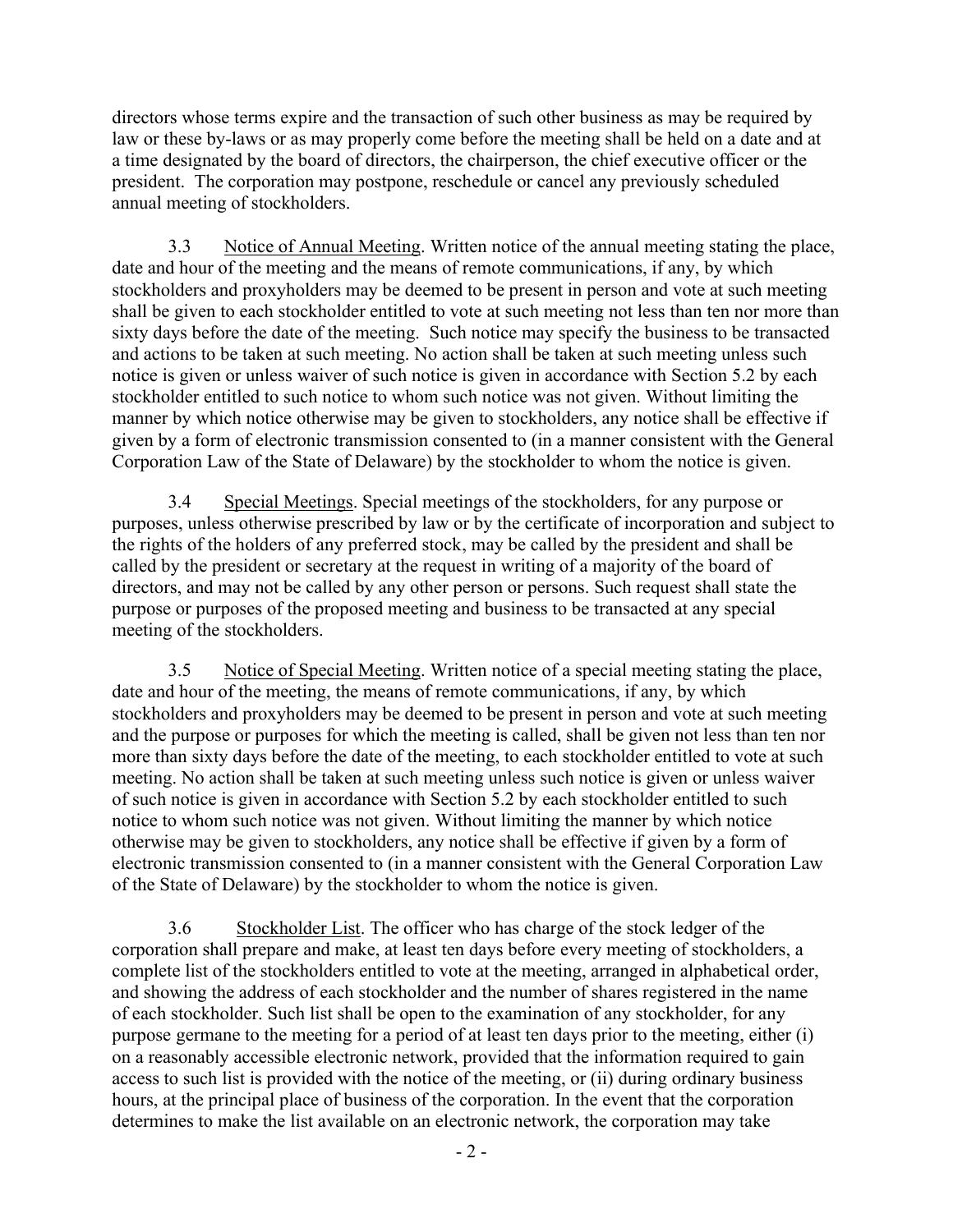reasonable steps to ensure that such information is available only to stockholders of the corporation. If the meeting is to be held at a place, then the list shall be produced and kept at the time and place of the meeting during the whole time thereof, and may be inspected by any stockholder who is present. If the meeting is to be held solely by means of remote communication, then the list shall also be open to examination of any stockholder during the entire meeting on a reasonably accessible electronic network, and the information required to access such list shall be provided with the notice of the meeting.

3.7 Quorum of Stockholders. The holders of at least 33-1/3% of the stock issued and outstanding and entitled to vote thereat, present in person, present by means of remote communication in a manner, if any, authorized by the board in its sole discretion, or represented by proxy, shall constitute a quorum at all meetings of the stockholders for the transaction of business except as otherwise required by law, by the certificate of incorporation or by these bylaws; provided, however, that where a separate vote by a class or classes or series of capital stock is required by law or the certificate of incorporation, the holders of at least 33-1/3% in voting power of the stock of such class or classes or series of the capital stock of the corporation issued and outstanding and entitled to vote on such matter, present in person, present by means of remote communication in a manner, if any, authorized by the board in its sole discretion, or represented by proxy, shall constitute a quorum entitled to take action with respect to the vote on such matter. Except as otherwise provided by law, no stockholder present at a meeting may withhold his shares from the quorum count by declaring his shares absent from the meeting. A quorum, once established at a meeting, shall not be broken by the withdrawal of enough votes to leave less than a quorum.

3.8 Adjournment. Any meeting of stockholders may be adjourned from time to time to any other time and to any other place at which a meeting of stockholders may be held under these by-laws, which time and place shall be announced at the meeting, by a majority of votes cast upon the question, whether or not a quorum is present, or, if no stockholder is present or represented by proxy, by any officer entitled to preside at or to act as secretary of such meeting. At such adjourned meeting at which a quorum shall be present or represented any business may be transacted which might have been transacted at the original meeting. If the adjournment is for more than thirty days, or if after the adjournment a new record date is fixed for the adjourned meeting, a notice of the adjourned meeting shall be given to each stockholder of record entitled to vote at the meeting.

3.9 Proxy Representation. Every stockholder may authorize another person or persons to act for him by proxy in all matters in which a stockholder is entitled to participate, whether by waiving notice of any meeting, objecting to or voting or participating at a meeting, or expressing consent or dissent without a meeting. Every proxy must be signed by the stockholder or by his attorney-in-fact. No proxy shall be voted or acted upon after three years from its date unless such proxy provides for a longer period. Except as provided by law, a revocable proxy shall be deemed revoked if the stockholder is present (including by means of remote communications, if any, by which stockholders may be deemed to be present in person and vote at such meeting) at the meeting for which the proxy was given. A duly executed proxy shall be irrevocable if it states that it is irrevocable and, if, and only as long as, it is coupled with an interest sufficient in law to support an irrevocable power. A proxy may be made irrevocable regardless of whether the interest with which it is coupled is an interest in the stock itself or an interest in the corporation generally. The authorization of a proxy may, but need not be limited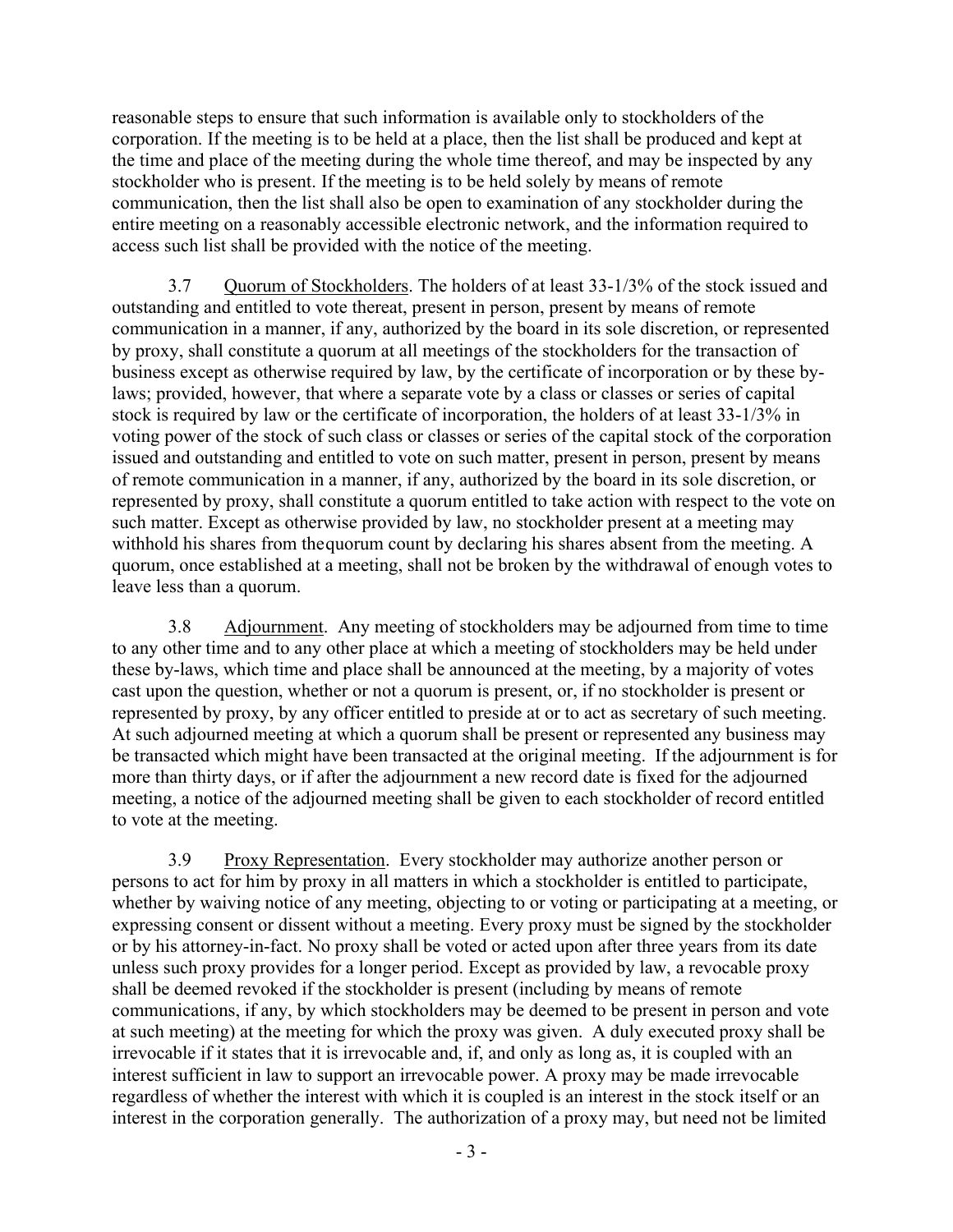to specified action, provided, however, that if a proxy limits its authorization to a meeting or meetings of stockholders, unless otherwise specifically providedsuch proxy shall entitle the holder thereof to vote at any adjourned session but shall not be valid after the final adjournment thereof.

3.10 Inspectors. The directors or the person presiding at the meeting may, but need not unless required by law, appoint one or more inspectors of election and any substitute inspectors to act at the meeting or any adjournment thereof. Each inspector, before entering upon the discharge of his duties, shall take and sign an oath faithfully to execute the duties of inspector at such meeting with strict impartiality and according to the best of his ability. The inspectors, if any, shall determine the number of shares of stock outstanding and the voting power of each, the shares of stock represented at the meeting, the existence of a quorum and the validity and effect of proxies, and shall receive votes, ballots or consents, hear and determine all challenges and questions arising in connection with the right to vote, count and tabulate all votes, ballots or consents, determine the result, and do such acts as are proper to conduct the election or vote with fairness to all stockholders. On request of the person presiding at the meeting, the inspectors shall make a report in writing of any challenge, question or matter determined by them and execute a certificate of any fact found by them.

3.11 Action at Meeting. When a quorum is present at any meeting, whether the same be an original or an adjourned session, a plurality of the votes properly cast for election to any office shall elect to such office and a majority of the votes properly cast upon any question other than an election to an office shall decide the question, except when a larger vote is required by law, by the certificate of incorporation or by these by-laws. No ballot shall be required for any election unless requested by a stockholder present or represented at the meeting and entitled to vote in the election.

3.12 No Action Without A Meeting. Stockholders may not take any action by a consent in writing, in lieu of a meeting.

3.13 Organization. Meetings of stockholders shall be presided over by the chairperson of the board of directors, if any, or in his absence by the president, or in his absence by a vice president, or in the absence of the foregoing persons by a chairperson chosen at the meeting by the board. The secretary shall act as secretary of the meeting, but in his absence the chairperson of the meeting may appoint any person to act as secretary of the meeting. The chairperson of the meeting shall announce at the meeting of stockholders the date and time of the opening and the closing of the polls for each matter upon which the stockholders will vote.

3.14 Conduct of Meetings. The board of directors of the corporation may adopt by resolution such rules and regulations for the conduct of the meeting of stockholders as it shall deem appropriate. Except to the extent inconsistent with such rules and regulations as adopted by the board of directors, the chairperson of any meeting of stockholders shall have the right and authority to prescribe such rules, regulations and procedures and to do all such acts as, in the judgment of such chairperson, are appropriate for the proper conduct of the meeting. Such rules, regulations or procedures, whether adopted by the board of directors or prescribed by the chairperson of the meeting, may include, without limitation, the following: (i) the establishment of an agenda or order of business for the meeting; (ii) rules and procedures for maintaining order at the meeting and the safety of those present; (iii) limitations on attendance at or participation in the meeting to stockholders of record of the corporation, their duly authorized and constituted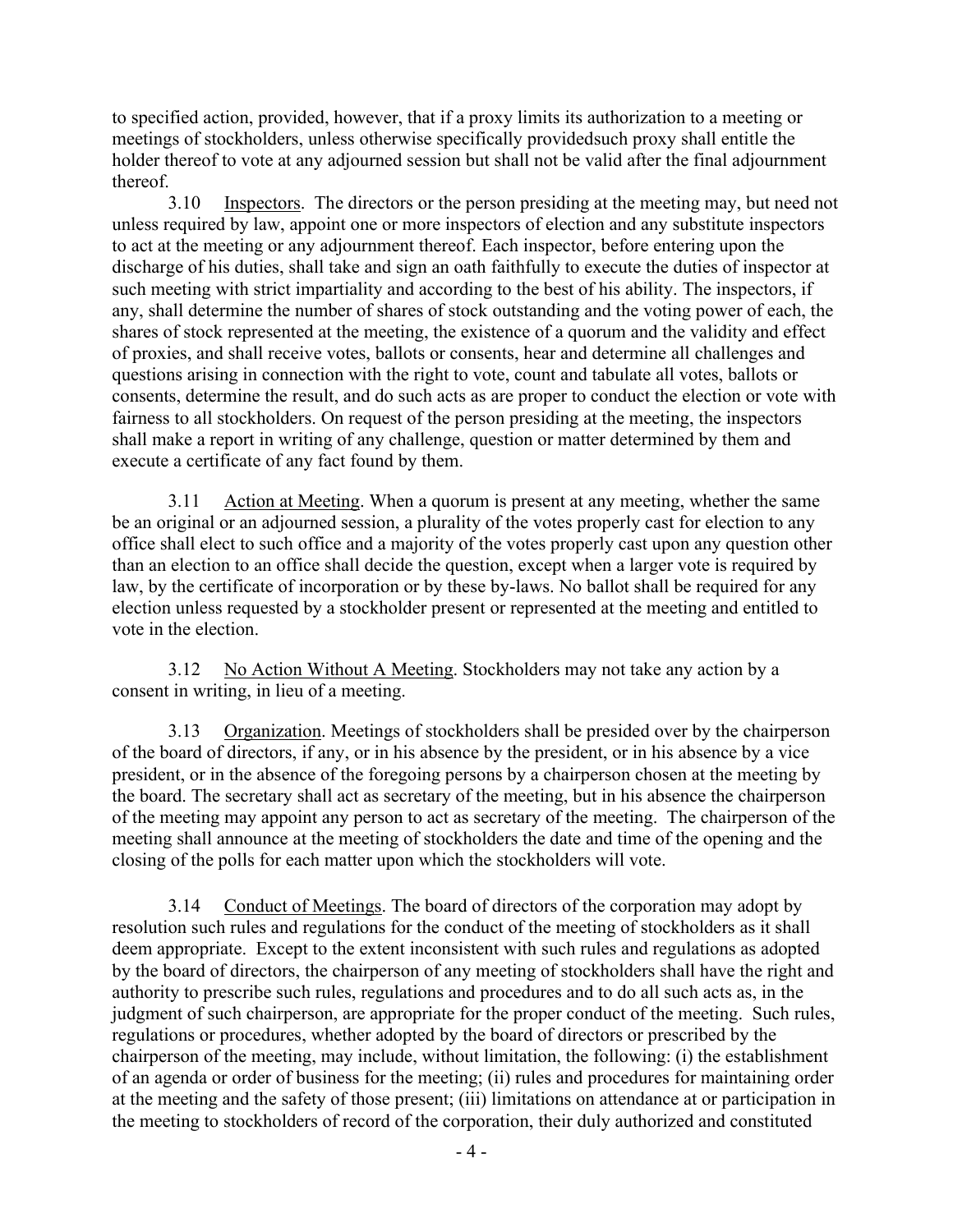proxies or such other persons as the chairperson of the meeting shall determine; (iv) restrictions on entry to the meeting after the time fixed for the commencement thereof; and (v) limitations on the time allotted to questions or comments by participants. Unless and to the extent determined by the board of directors or the chairperson of the meeting, meetings of stockholders shall not be required to be held in accordance with the rules of parliamentary procedure.

### 3.15 Nomination of Directors.

(a) Except for (1) any directors entitled to be elected by the holders of preferred stock, (2) any directors elected in accordance with Section 4.4 hereof by the board of directors to fill a vacancy or newly-created directorship or (3) as otherwise required by applicable law or stock exchange regulation, at any meeting of stockholders, only persons who are nominated in accordance with the procedures in this Section 3.15 shall be eligible for election as directors. Nomination for election to the board of directors at a meeting of stockholders may be made (i) by or at the direction of the board of directors or (ii) by any stockholder of the corporation who (x) timely complies with the notice procedures in Section 3.15(b), (y) is a stockholder of record on the date of the giving of such notice and on the record date for the determination of stockholders entitled to vote at such meeting and (z) is entitled to vote at such meeting.

(b) To be timely, a stockholder's notice must be received in writing by the secretary at the principal executive offices of the corporation not less than ninety days nor more than one hundred twenty days prior to the first anniversary of the preceding year's annual meeting; provided, however, that in the event that the date of the annual meeting that is advanced by more than thirty days, or delayed by more than sixty days, from the first anniversary of the preceding year's annual meeting, or if no annual meeting was held in the preceding year, a stockholder's notice must be so received not earlier than the one hundred twentieth day prior to such annual meeting and not later than the close of business on the later of (A) the ninetieth day prior to such annual meeting and (B) the tenth day following the day on which notice of the date of such annual meeting was mailed or public disclosure of the date of such annual meeting was made, whichever first occurs. In no event shall the adjournment or postponement of a meeting (or the public disclosure thereof) commence a new time period (or extend any time period) for the giving of a stockholder's notice.

The stockholder's notice to the secretary shall set forth: (A) as to each proposed nominee (1) such person's name, age, business address and, if known, residence address, (2) such person's principal occupation or employment, (3) the class and series and number of shares of stock of the corporation that are, directly or indirectly, owned, beneficially or of record, by such person, (4) a description of all direct and indirect compensation and other material monetary agreements, arrangements and understandings during the past three years, and any other material relationships, between or among (x) the stockholder, the beneficial owner, if any, on whose behalf the nomination is being made and the respective affiliates and associates of, or others acting in concert with, such stockholder and such beneficial owner, on the one hand, and (y) each proposed nominee, and his or her respective affiliates and associates, or others acting in concert with such nominee(s), on the other hand, including all information that would be required to be disclosed pursuant to Item 404 of Regulation S-K if the stockholder making the nomination and any beneficial owner on whose behalf the nomination is made or any affiliate or associate thereof or person acting in concert therewith were the "registrant" for purposes of such Item and the proposed nominee were a director or executive officer of such registrant, and (5)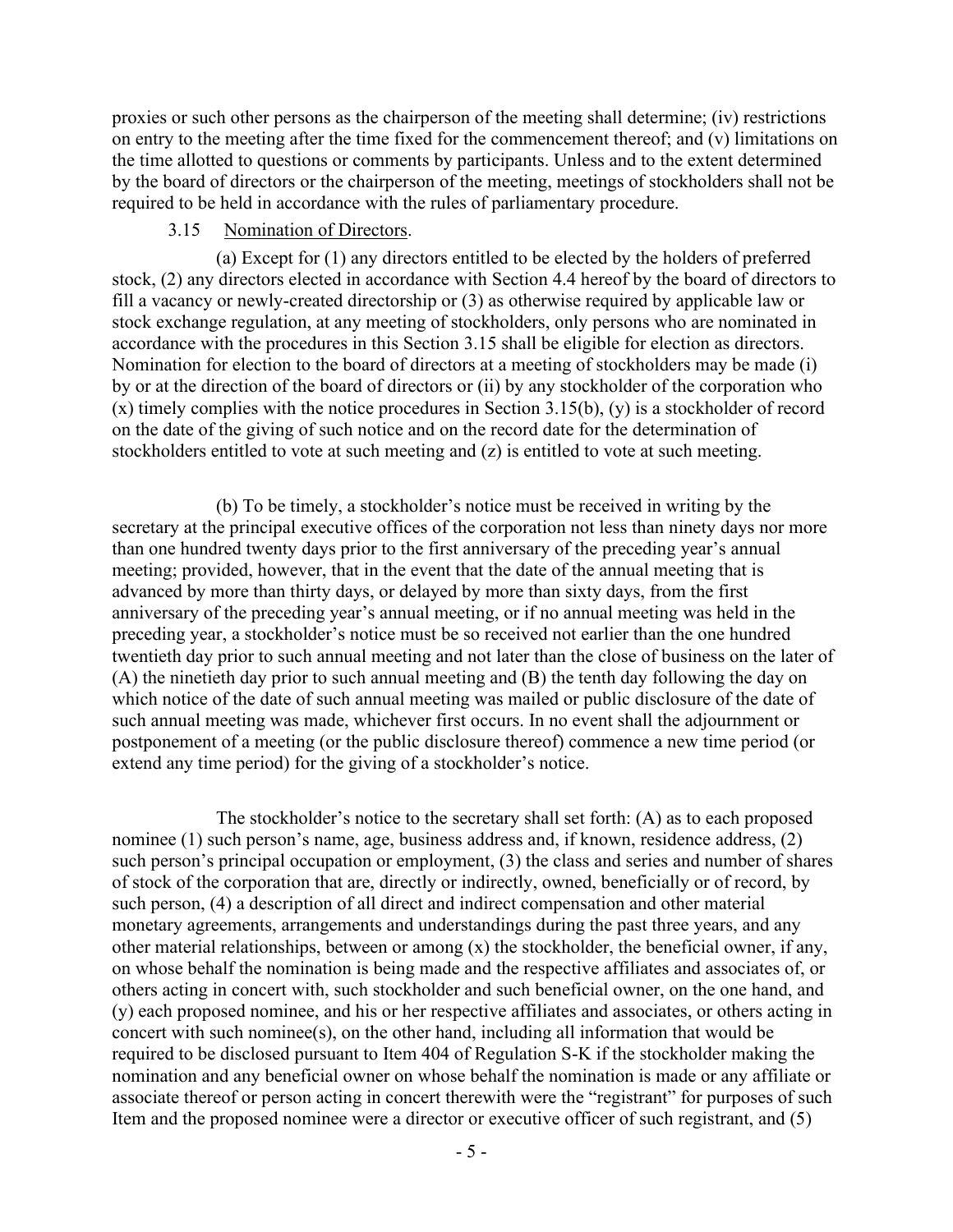any other information concerning such person that must be disclosed as to nominees in proxy solicitations pursuant to Regulation 14A under the Securities Exchange Act of 1934, as amended (the "Exchange Act"); and (B) as to the stockholder giving the notice and the beneficial owner, if any, on whose behalf the nomination is being made (1) the name and address of such stockholder, as they appear on the corporation's books, and of such beneficial owner, (2) the class and series and number of shares of stock of the corporation that are, directly or indirectly, owned, beneficially or of record, by such stockholder and such beneficial owner, (3) a description of any agreement, arrangement or understanding between or among such stockholder and/or such beneficial owner and each proposed nominee and any other person or persons (including their names) pursuant to which the nomination(s) are being made or who may participate in the solicitation of proxies in favor of electing such nominee(s), (4) a description of any agreement, arrangement or understanding (including any derivative or short positions, swaps, profit interests, options, warrants, convertible securities, stock appreciation or similar rights, hedging transactions, and borrowed or loaned shares) that has been entered into by, or on behalf of, such stockholder or such beneficial owner, the effect or intent of which is to mitigate loss to, manage risk or benefit of share price changes for, or increase or decrease the voting power of, such stockholder or such beneficial owner with respect to shares of stock of the corporation, (5) any other information relating to such stockholder and such beneficial owner that would be required to be disclosed in a proxy statement or other filings required to be made in connection with solicitations of proxies for the election of directors in a contested election pursuant to Section 14 of the Exchange Act and the rules and regulations promulgated thereunder, (6) a representation that such stockholder intends to appear in person or by proxy at the meeting to nominate the person(s) named in its notice and (7) a representation whether such stockholder and/or such beneficial owner intends or is part of a group which intends (x) to deliver a proxy statement and/or form of proxy to holders of at least the percentage of the corporation's outstanding capital stock reasonably believed by such stockholder or such beneficial owner to be sufficient to elect the nominee (and such representation shall be included in any such proxy statement and form of proxy) and/or (y) otherwise to solicit proxies or votes from stockholders in support of such nomination (and such representation shall be included in any such solicitation materials). Not later than ten days after the record date for the meeting, the information required by Items  $(A)(1)-(5)$  and  $(B)(1)-(5)$  of the prior sentence shall be supplemented by the stockholder giving the notice to provide updated information as of the record date. In addition, to be effective, the stockholder's notice must be accompanied by the written consent of the proposed nominee to serve as a director if elected. The corporation may require any proposed nominee to furnish such other information as the corporation may reasonably require to determine the eligibility of such proposed nominee to serve as a director of the corporation or whether such nominee would be independent under applicable Securities and Exchange Commission and stock exchange rules and the corporation's publicly disclosed corporate governance guidelines. A stockholder shall not have complied with this Section 3.15(b) if the stockholder (or beneficial owner, if any, on whose behalf the nomination is made) solicits or does not solicit, as the case may be, proxies or votes in support of such stockholder's nominee in contravention of the representations with respect thereto required by this Section 3.15.

(c) The chairperson of any meeting shall have the power and duty to determine whether a nomination was made in accordance with the provisions of this Section 3.15 (including whether the stockholder or beneficial owner, if any, on whose behalf the nomination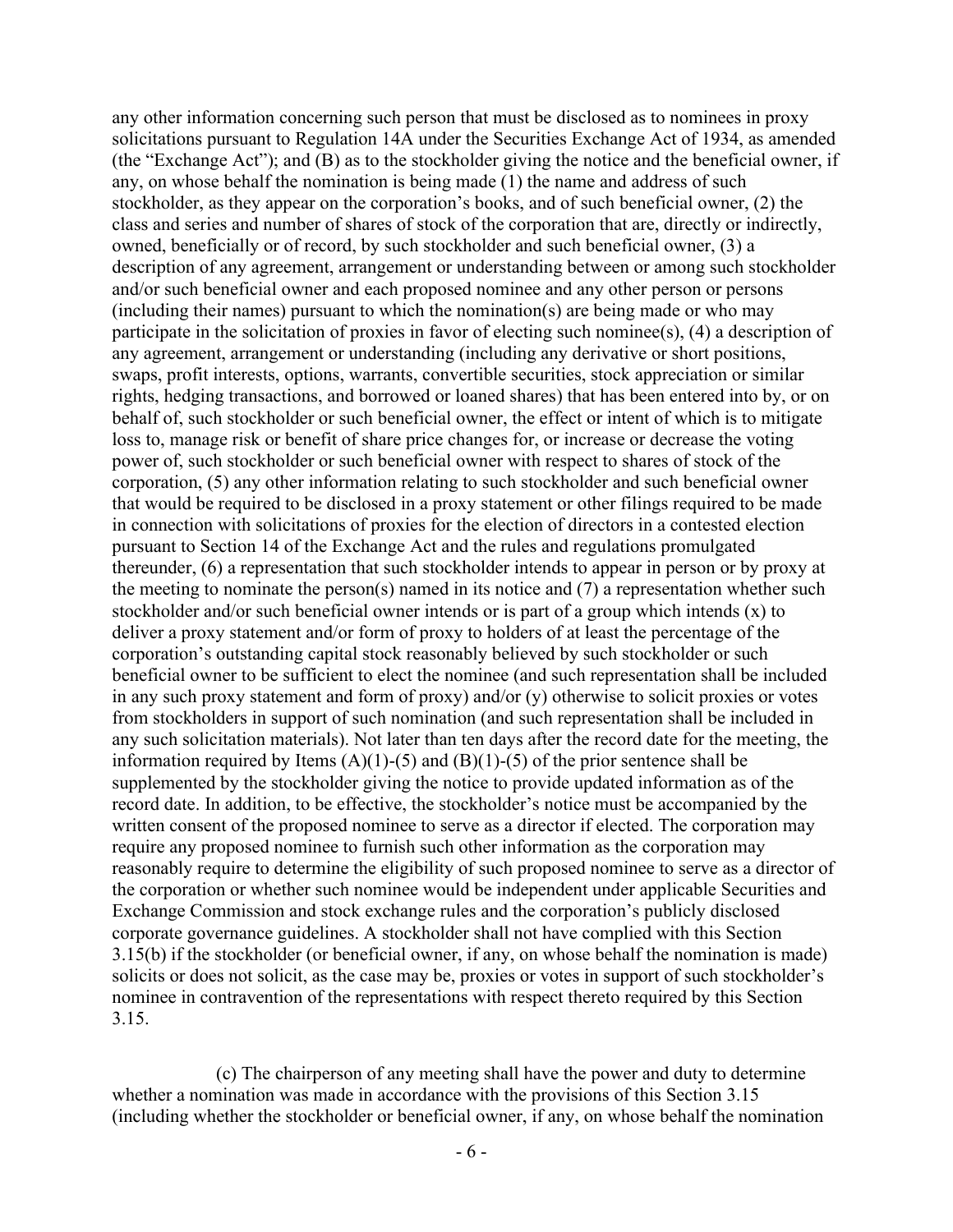is made solicited (or is part of a group which solicited) or did not so solicit, as the case may be, proxies in support of such stockholder's nominee in compliance with the representations with respect thereto required by this Section 3.15), and if the chairperson should determine that a nomination was not made in accordance with the provisions of this Section 3.15, the chairperson shall so declare to the meeting and such nomination shall not be brought before the meeting.

(d) Except as otherwise required by law, nothing in this Section 3.15 shall obligate the corporation or the board of directors to include in any proxy statement or other stockholder communication distributed on behalf of the corporation or the board of directors information with respect to any nominee for director submitted by a stockholder.

(e) Notwithstanding the foregoing provisions of this Section 3.15, unless otherwise required by law, if the stockholder (or a qualified representative of the stockholder) does not appear at the meeting to present a nomination, such nomination shall not be brought before the meeting, notwithstanding that proxies in respect of such nominee may have been received by the corporation. For purposes of this Section 3.15, to be considered a "qualified representative of the stockholder", a person must be authorized by a written instrument executed by such stockholder or an electronic transmission delivered by such stockholder to act for such stockholder as proxy at the meeting of stockholders and such person must produce such written instrument or electronic transmission, or a reliable reproduction of the written instrument or electronic transmission, at the meeting of stockholders.

(f) For purposes of this Section 3.15, "public disclosure" shall include disclosure in a press release reported by the Dow Jones News Service, Associated Press or comparable national news service or in a document publicly filed by the corporation with the Securities and Exchange Commission pursuant to Section 13, 14 or 15(d) of the Exchange Act.

#### 3.17 Notice of Business at Annual Meetings.

(a) At any annual meeting of the stockholders, only such business shall be conducted as shall have been properly brought before the meeting. To be properly brought before an annual meeting, business must be (1) specified in the notice of meeting (or any supplement thereto) given by or at the direction of the board of directors, (2) otherwise properly brought before the meeting by or at the direction of the board of directors, or (3) properly brought before the meeting by a stockholder. For business to be properly brought before an annual meeting by a stockholder, (i) if such business relates to the nomination of a person for election as a director of the corporation, the procedures in Section 3.15 must be complied with and (ii) if such business relates to any other matter, the business must constitute a proper matter under Delaware law for stockholder action and the stockholder must (x) have given timely notice thereof in writing to the secretary in accordance with the procedures in Section 3.16(b), (y) be a stockholder of record on the date of the giving of such notice and on the record date for the determination of stockholders entitled to vote at such annual meeting and (z) be entitled to vote at such annual meeting.

(b) To be timely, a stockholder's notice must be received in writing by the secretary at the principal executive offices of the corporation not less than ninety days nor more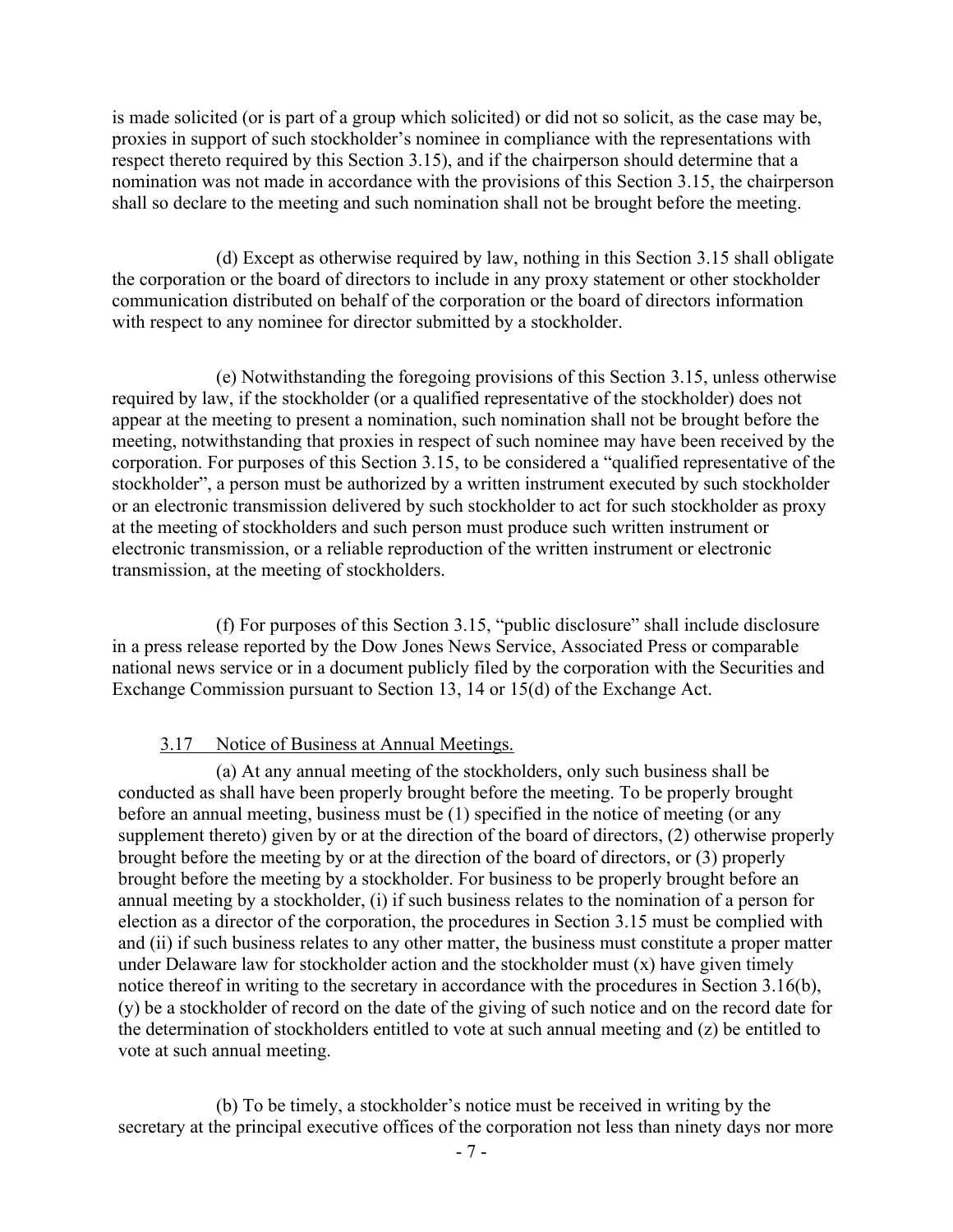than one hundred twenty days prior to the first anniversary of the preceding year's annual meeting; provided, however, that in the event that the date of the annual meeting is advanced by more than thirty days, or delayed by more than sixty days, from the first anniversary of the preceding year's annual meeting, or if no annual meeting was held in the preceding year, a stockholder's notice must be so received not earlier than the one hundred twentieth day prior to such annual meeting and not later than the close of business on the later of  $(A)$  the ninetieth day prior to such annual meeting and (B) the tenth day following the day on which notice of the date of such annual meeting was mailed or public disclosure of the date of such annual meeting was made, whichever first occurs. In no event shall the adjournment or postponement of an annual meeting (or the public disclosure thereof) commence a new time period (or extend any time period) for the giving of a stockholder's notice.

The stockholder's notice to the secretary shall set forth: (A) as to each matter the stockholder proposes to bring before the annual meeting (1) a brief description of the business desired to be brought before the annual meeting, (2) the text of the proposal (including the exact text of any resolutions proposed for consideration and, in the event that such business includes a proposal to amend the By-laws, the exact text of the proposed amendment), and (3) the reasons for conducting such business at the annual meeting, and (B) as to the stockholder giving the notice and the beneficial owner, if any, on whose behalf the proposal is being made (1) the name and address of such stockholder, as they appear on the corporation's books, and of such beneficial owner, (2) the class and series and number of shares of stock of the corporation that are, directly or indirectly, owned, beneficially or of record, by such stockholder and such beneficial owner, (3) a description of any material interest of such stockholder or such beneficial owner and the respective affiliates and associates of, or others acting in concert with, such stockholder or such beneficial owner in such business, (4) a description of any agreement, arrangement or understanding between or among such stockholder and/or such beneficial owner and any other person or persons (including their names) in connection with the proposal of such business or who may participate in the solicitation of proxies in favor of such proposal, (5) a description of any agreement, arrangement or understanding (including any derivative or short positions, swaps, profit interests, options, warrants, convertible securities, stock appreciation or similar rights, hedging transactions, and borrowed or loaned shares) that has been entered into by, or on behalf of, such stockholder or such beneficial owner, the effect or intent of which is to mitigate loss to, manage risk or benefit of share price changes for, or increase or decrease the voting power of, such stockholder or such beneficial owner with respect to shares of stock of the corporation, (6) any other information relating to such stockholder and such beneficial owner that would be required to be disclosed in a proxy statement or other filings required to be made in connection with solicitations of proxies for the business proposed pursuant to Section 14 of the Exchange Act and the rules and regulations promulgated thereunder, (7) a representation that such stockholder intends to appear in person or by proxy at the annual meeting to bring such business before the meeting and (8) a representation whether such stockholder and/or such beneficial owner intends or is part of a group which intends  $(x)$  to deliver a proxy statement and/or form of proxy to holders of at least the percentage of the corporation's outstanding capital stock required to approve or adopt the proposal (and such representation shall be included in any such proxy statement and form of proxy) and/or (y) otherwise to solicit proxies or votes from stockholders in support of such proposal (and such representation shall be included in any such solicitation materials). Not later than 10 days after the record date for the meeting, the information required by Items  $(A)(3)$  and  $(B)(1)-(6)$  of the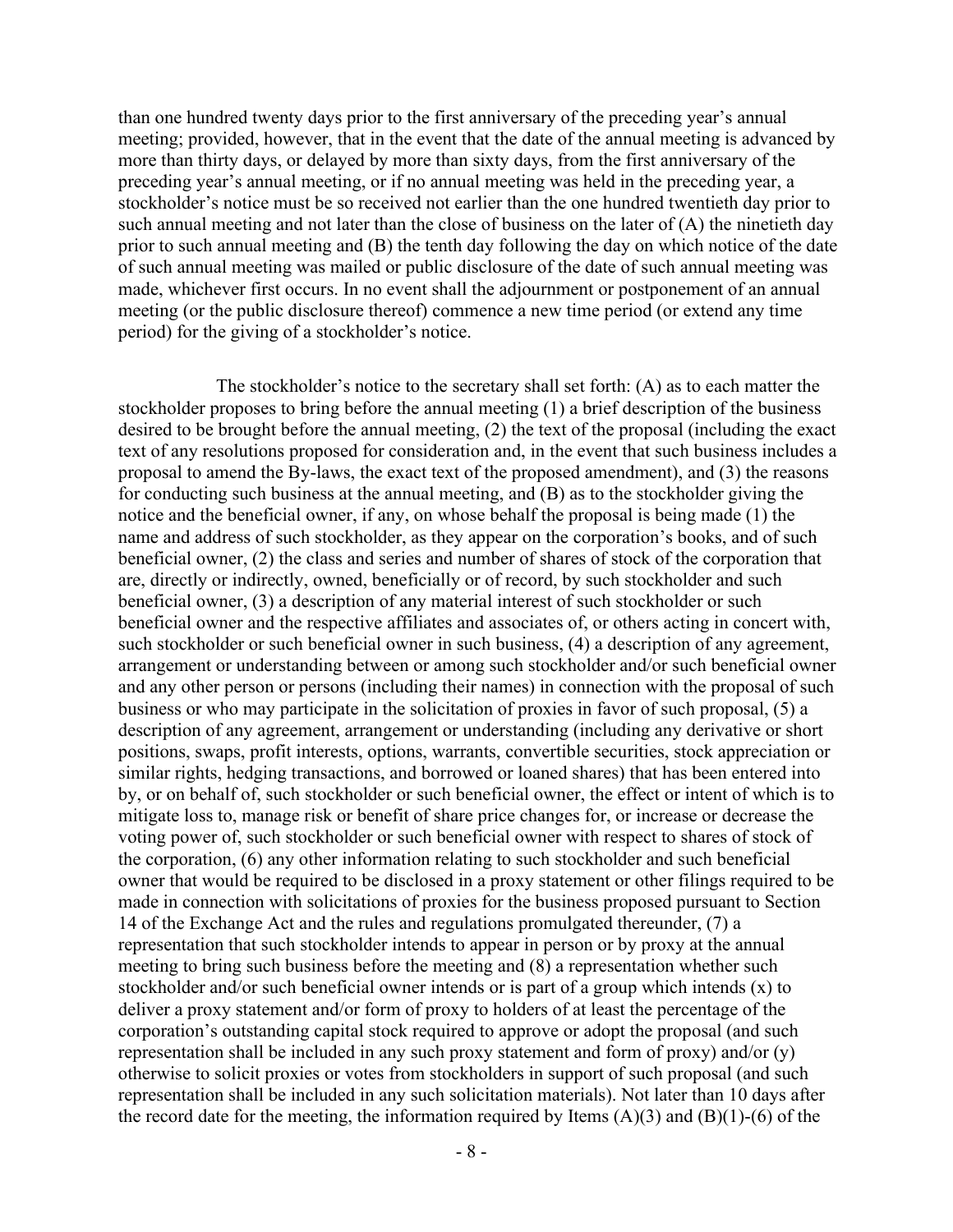prior sentence shall be supplemented by the stockholder giving the notice to provide updated information as of the record date. Notwithstanding anything in these by-laws to the contrary, no business shall be conducted at any annual meeting of stockholders except in accordance with the procedures in this Section 3.16; provided that any stockholder proposal which complies with Rule 14a-8 of the proxy rules (or any successor provision) promulgated under the Exchange Act and is to be included in the corporation's proxy statement for an annual meeting of stockholders shall be deemed to comply with the notice requirements of this Section 3.16. A stockholder shall not have complied with this Section 3.16(b) if the stockholder (or beneficial owner, if any, on whose behalf the proposal is made) solicits or does not solicit, as the case may be, proxies in support of such stockholder's proposal in contravention of the representations with respect thereto required by this Section 3.16.

(c) The chairperson of any annual meeting shall have the power and duty to determine whether business was properly brought before the annual meeting in accordance with the provisions of this Section 3.16 (including whether the stockholder or beneficial owner, if any, on whose behalf the proposal is made solicited (or is part of a group which solicited) or did not so solicit, as the case may be, proxies or votes in support of such stockholder's proposal in compliance with the representation with respect thereto required by this Section 3.16), and if the chairperson should determine that business was not properly brought before the annual meeting in accordance with the provisions of this Section 3.16, the chairperson shall so declare to the meeting and such business shall not be brought before the annual meeting.

(d) Except as otherwise required by law, nothing in this Section 3.16 shall obligate the corporation or the board of directors to include in any proxy statement or other stockholder communication distributed on behalf of the corporation or the board of directors information with respect to any proposal submitted by a stockholder.

(e) Notwithstanding the foregoing provisions of this Section 3.16, unless otherwise required by law, if the stockholder (or a qualified representative of the stockholder) does not appear at the annual meeting to present business, such business shall not be considered, notwithstanding that proxies in respect of such business may have been received by the corporation.

(f) For purposes of this Section 3.16, the terms "qualified representative of the stockholder" and "public disclosure" shall have the same meaning as in Section 3.15.

# Section 4 DIRECTORS

4.1 Number. Subject to the rights of the holders of any series of preferred stock to elect directors, the number of directors shall be fixed solely and exclusively by resolution duly adopted from time to time by the board of directors, but shall not be less than one. No reduction of the authorized number of directors shall have the effect of removing any director before that director's term of office expires. The directors shall be elected at the annual meeting of the stockholders, except as provided in these by-laws and subject to the rights of the holders of preferred stock. Directors need not be stockholders.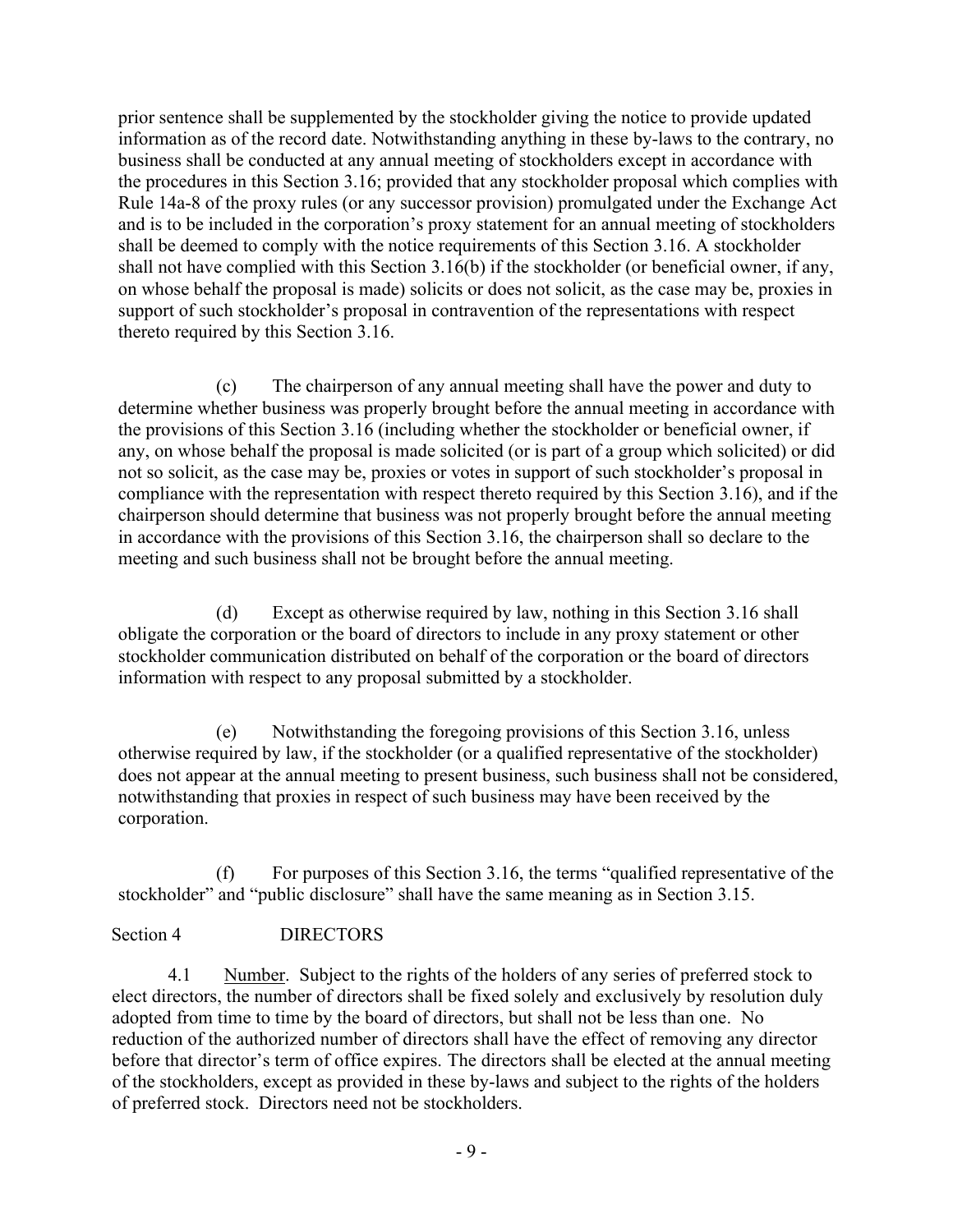4.2 Tenure. Except as otherwise provided by law, by the certificate of incorporation or by these by-laws and subject to the rights of the holders of preferred stock, each director shall hold office until the next annual meeting and until his successor is elected and qualified, or until he sooner dies, resigns, is removed or becomes disqualified.

4.3 Powers. The business of the corporation shall be managed by or under the direction of the board of directors which shall have and may exercise all the powers of the corporation and do all such lawful acts and things as are not by law, the certificate of incorporation or these by-laws directed or required to be exercised or done by the stockholders.

4.4 Vacancies. Vacancies and any newly created directorships resulting from any increase in the number of directors by a majority of the directors then in office, although less than a quorum, or by a sole remaining director, and unless the board of directors determines otherwise by resolution (and subject to the rights of the holders of any series of preferred stock), vacancies or newly created directorships shall not be filled by the stockholders. When one or more directors shall resign from the board, effective ata future date, a majority of the directors then in office, including those who have resigned, shall have power to fill such vacancy or vacancies, the vote or action in writing thereon to take effect when such resignation or resignations shall become effective. The directors shall have and may exercise all their powers notwithstanding the existence of one or more vacancies in their number,subject to any requirements of law or of the certificate of incorporation or of these by-laws as to the number of directors required for a quorum or for any vote or other actions.

4.5 Committees. The board of directors may, by vote of a majority of the whole board, (a) designate, change the membership of or terminate the existence of any committee or committees, each committee to consist of one or more of the directors; (b) designate one or more directors as alternate members of any such committee who may replace any absent or disqualified member at any meeting of the committee; and (c) determine the extent to which each such committee shall have and may exercise the powers and authority of the board of directors in the management of the business and affairs of the corporation, including the power to authorize the seal of the corporation to be affixed to all papers which require it and the power and authorityto declare dividends or to authorize the issuance of stock; excepting, however, such powers which by law, by the certificate of incorporation or by these by-laws they are prohibited from so delegating. In the absence or disqualification of any member of such committee and his alternate, if any, the member or members thereof present at any meeting and not disqualified from voting, whether or not constituting a quorum, may unanimously appoint another member of the board of directors to act at the meeting in the place of any such absent or disqualified member. Except as the board of directors may otherwise determine, any committee may make, alter and repeal rules for the conduct of its business, but unless otherwise provided by the board or such rules, its business shall be conducted as nearly as may be in the same manner as is provided by these by-laws for the conduct of business by the board of directors. Each committee shall keep regular minutes of its meetings and report the same to the board of directors upon request.

4.6 Regular Meetings. Regular meetings of the board of directors may be held without call or notice at such place within or without the State of Delaware and at such times as the board may from time to time determine, provided that notice of the first regular meeting following any such determination shall be given to absent directors. A regular meeting of the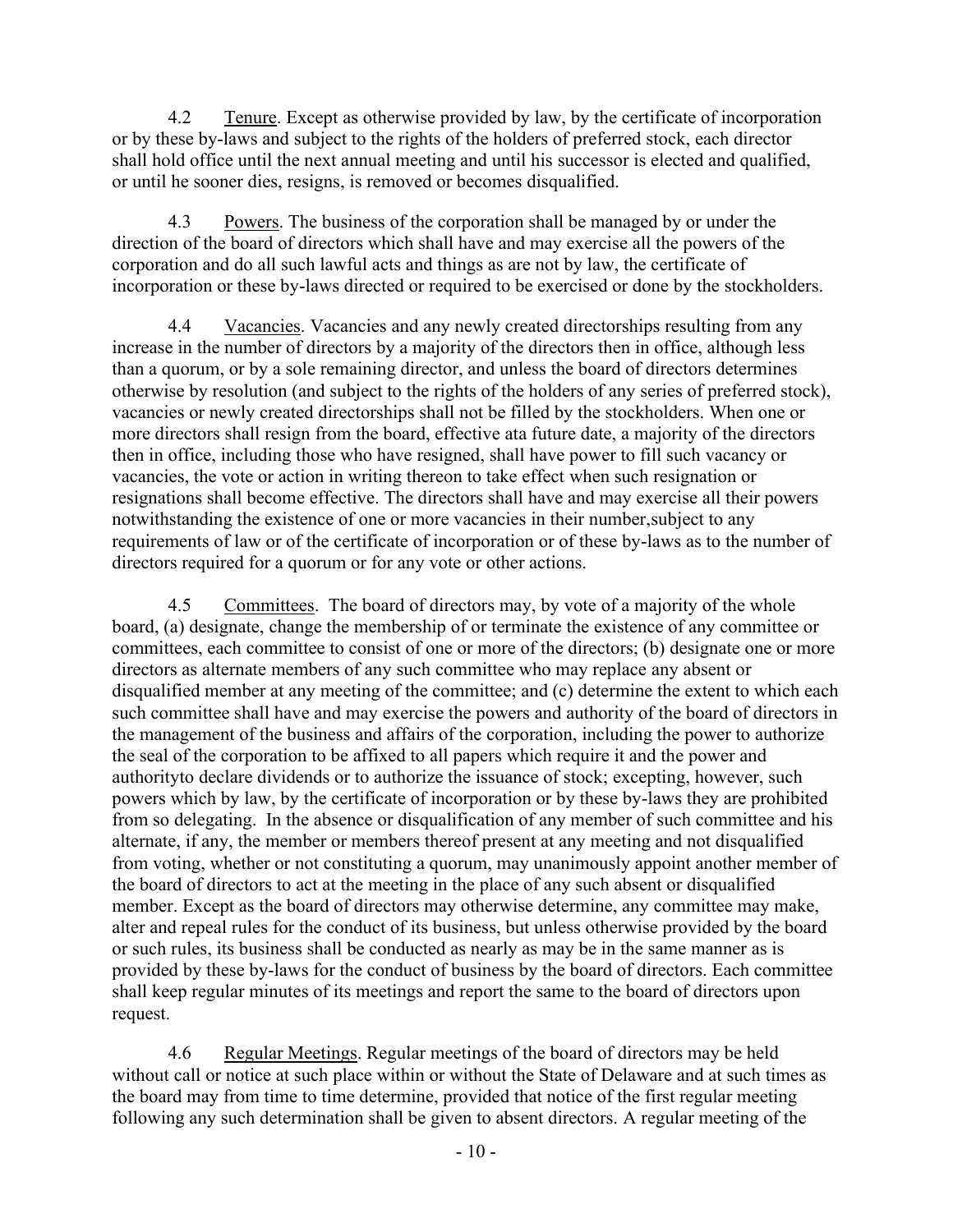directors may be held without call or notice immediately after and at the same place as the annual meeting of the stockholders.

4.7 Special Meetings. Special meetings of the board of directors may be held at any time and at any place within or without the State of Delaware designated in the notice of the meeting, when called by the president, or by one-third or more in number of the directors, reasonable notice thereof being given to each director by the secretary or by the president or by any one of the directors calling the meeting.

4.8 Notice. It shall be reasonable and sufficient notice to a director to send notice by mail at least forty-eight hours or by telegram or telecopy or other form of electronic transmission at least twenty-four hours before the meeting, addressed to him at his usual or last known business or residence address or to give notice to him in person or by telephone at least twentyfour hours before the meeting. Notice of a meeting need not be given to any director if a written waiver of notice, executed by him before or after the meeting, is filed with the records of the meeting, or to any director who attends the meeting without protesting prior thereto or at its commencement the lack of notice to him. Neither notice of a meeting nor a waiver of a notice need specify the purposes of the meeting.

4.9 Quorum. Except as may be otherwise provided by law, by the certificate of incorporation or by these by-laws, at any meeting of the directors a majority of the directors then in office shall constitute a quorum. A quorum shall not in any case be less than one-third of the total number of directors constituting the whole board. Any meeting may be adjourned from time to time by a majority of the votes cast upon the question, whether or not a quorum is present, and the meeting may be held as adjourned without further notice.

4.10 Action by Vote. Except as may be otherwise provided by law, by the certificateof incorporation or by these by-laws, when a quorum is present at any meeting the vote of a majority of the directors present shall be the act of the board of directors. Board members will each have one vote and simple majority rules. However, in the case of a board vote that results in a tie, the chairperson of the board of directors shall be permitted to cast the deciding vote*.*

4.11 Action Without a Meeting. Unless otherwise restricted by the certificate of incorporation or these by-laws, any action required or permitted to be taken at any meeting of the board of directors or of any committee thereof may be taken without a meeting if all the members of the board or of such committee, as the case may be, consent thereto in writing, and such writing or writings are filed with the records of the meetings of the board or of such committee. Such consent shall be treated for all purposes as the act of the board or of such committee, as the case may be.

4.12 Participation in Meetings by Conference Telephone. Unless otherwise restricted by the certificate of incorporation or these by-laws, members of the board of directors or of any committee thereof may participate in a meeting of such board or committee by means of conference telephone or similar communications equipment by means of which all persons participating in the meeting can hear each other. Such participation shall constitute presence in person at such meeting.

4.13 Compensation. Unless otherwise restricted by the certificate of incorporation or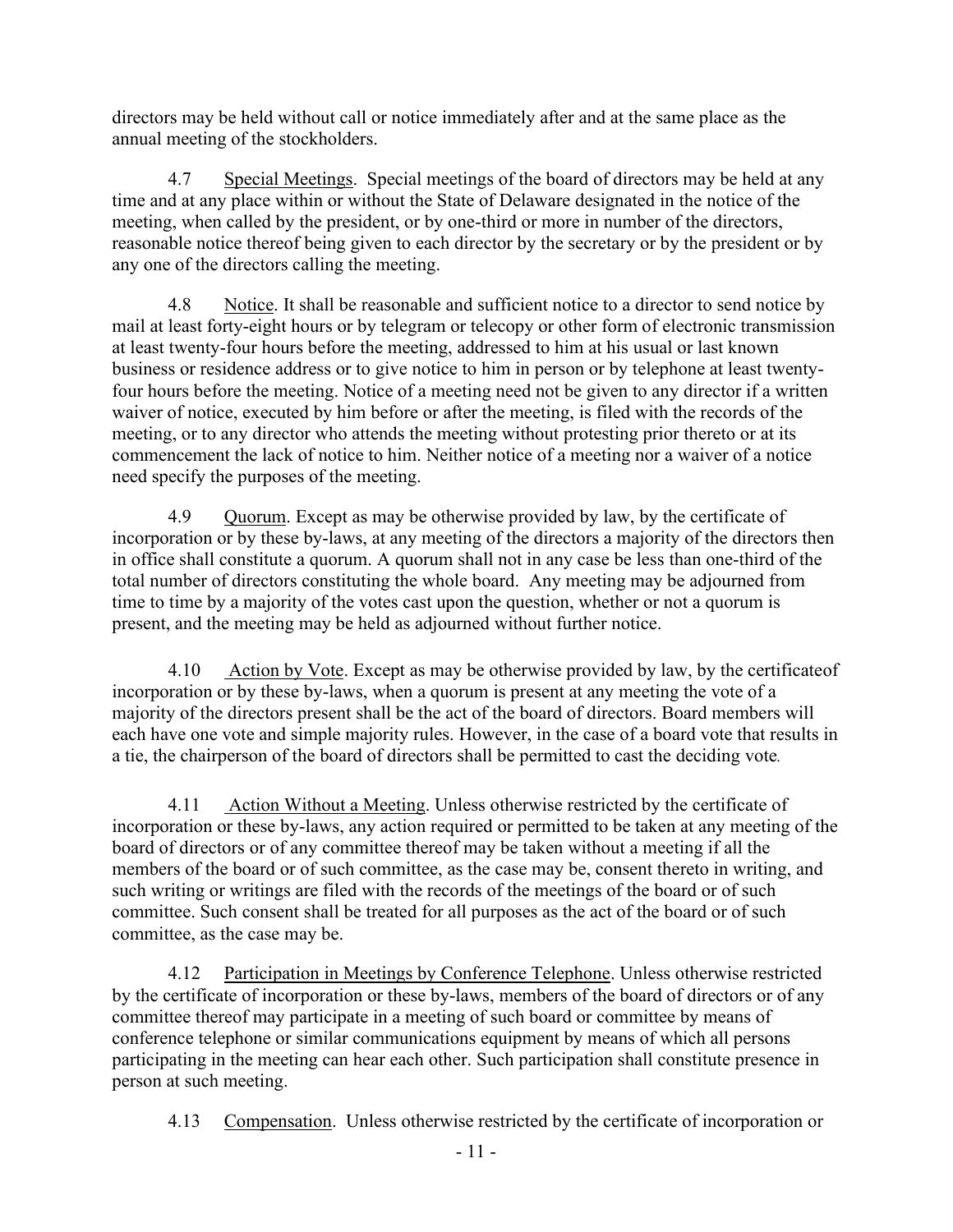these by-laws, the board of directors shall have the authority to fix from time to time the compensation of directors. The directors may be paid their expenses, if any, of attendance at each meeting of the board of directors and the performance of their responsibilities as directors and may be paid a fixed sum for attendance at each meeting of the board of directors and/or a stated salary as director. No such payment shall preclude any director from serving the corporation or its parent or subsidiary corporations in any other capacity and receiving compensation therefor. The board of directors may also allow compensation for members of special or standing committees for service on such committees.

### 4.14 Interested Directors and Officers.

(a) No contract or transaction between the corporation and one or more of its directors or officers, or between the corporation and any other corporation, partnership, association, or other organization in which one or more of the corporation's directors or officers are directors or officers, or have a financial interest, shall be void or voidable solely for this reason, or solely because the director or officer is present at or participates in the meeting of the board or committee thereof which authorizes the contract or transaction, or solely because his or their votes are counted for such purpose, if:

(1) The material facts as to his relationship or interest and as to the contract or transaction are disclosed or are known to the board of directors or the committee, and the board or committee in good faith authorizes the contract or transaction by the affirmative votes of a majority of the disinterested directors, even though the disinterested directors be less than a quorum; or

(2) The material facts as to his relationship or interest and as to the contract or transaction are disclosed or are known to the stockholders entitled to vote thereon, and the contract or transaction is specifically approved in good faith by vote of the stockholders; or

(3) The contract or transaction is fair as to the corporation as of the time it is authorized, approved or ratified by the board of directors, a committee thereof, or the stockholders.

(b) Common or interested directors may be counted in determining the presence of a quorum at a meeting of the board of directors or of a committee which authorizes the contract or transaction.

# 4.15 Resignation or Removal of Directors.

Unless otherwise restricted by the certificate of incorporation or by-laws and subject to the rights of the holders of preferred stock, any director or the entire board of directors may be removed only for cause by the holders of 66-2/3% of the stock issued and outstanding and entitled to vote at an election of directors, voting together as a single class, at a meeting of the stockholders called for that purpose. Any director may resign at any time by delivering his resignation in writing to the president or the secretary or to a meeting of the board of directors. Such resignation shall be effective upon receipt unless specified to be effective at some other time and without in either case the necessity of its being accepted unless the resignation shall so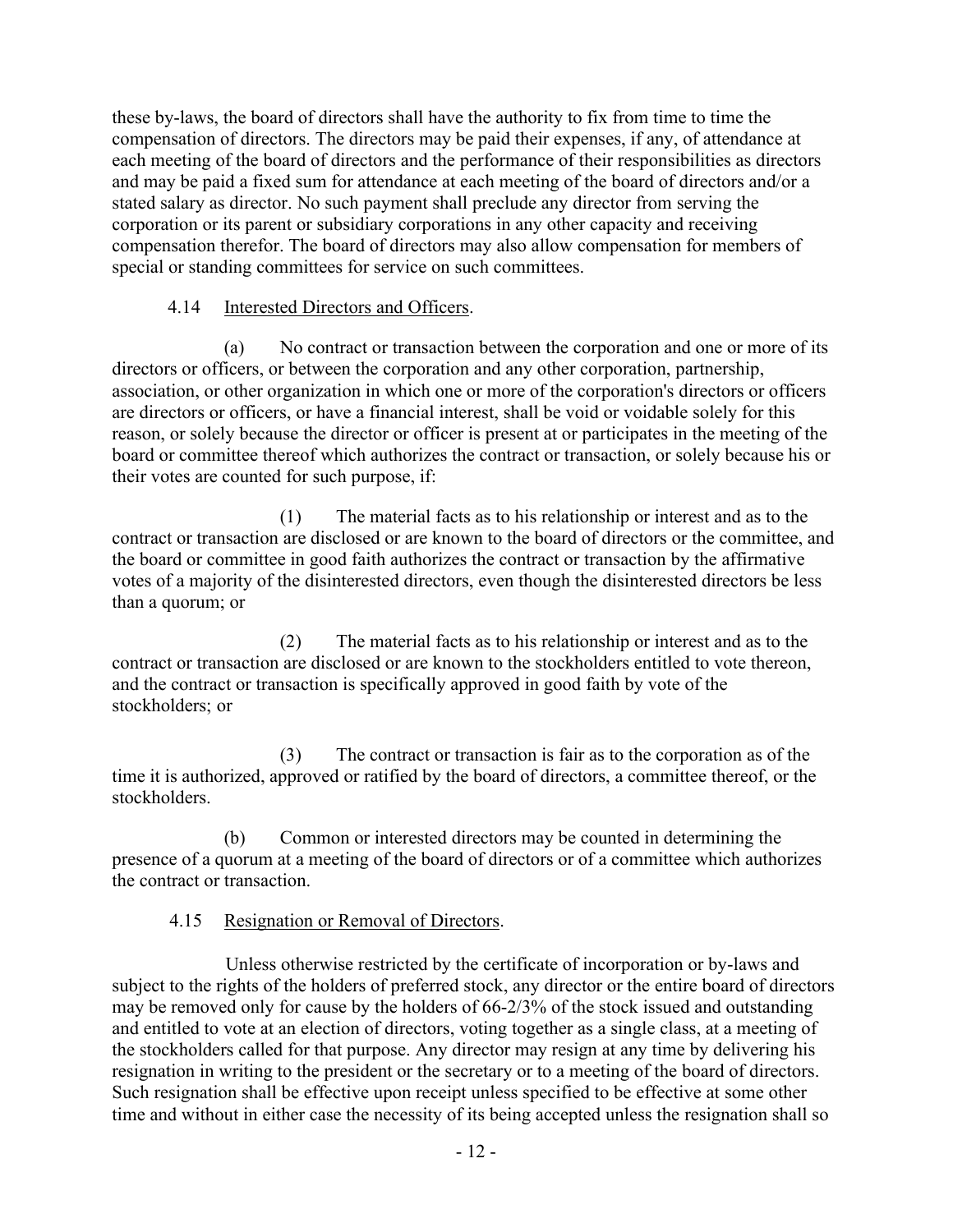state. No director resigning and no director removed shall have any right to receive compensation as such director for any period following his resignation or removal, except where a right to receive compensation shall be expressly provided in a duly authorized written agreement with the corporation, or any right to damages on account of such removal, whether his compensation be by the month or by the year or otherwise; unless in the case of a resignation, the directors, or in the case of removal, the body acting on the removal, shall in their or its discretion provide for compensation.

### Section 5 NOTICES

5.1 Form of Notice. Whenever, under the provisions of law, of the certificate of incorporation or of these by-laws, notice is required to be given to any director or stockholder, such notice may be given by mail, addressed to such director or stockholder, at his address as it appears on the records of the corporation, with postage thereon prepaid, and such notice shall be deemed to be given at the time when the same shall be deposited in the United States mail. Unless written notice by mail is required by law, written notice may also be given by telegram, cable, telecopy, commercial delivery service, telex or similar means, addressed to such director or stockholder at his address as it appears on the records of the corporation, in which case such notice shall be deemed to be given when delivered into the control of the persons charged with effecting such transmission, the transmission charge to be paid by the corporation or the person sending such notice and not by the addressee. Notice may also be given to any stockholder and to any director by any form of electronic transmission, to the same extent permitted by Section 232 of the Delaware General Corporation Law with respect to stockholders, and will be deemed given at the time provided therein. Oral notice or other in-hand delivery (in person or by telephone) shall be deemed given at the time it is actually given.

5.2 Waiver of Notice. Whenever notice is required to be given under the provisions of law, the certificate of incorporation or these by-laws, a written waiver thereof, signed by the person entitled to notice, or a waiver by electronic transmission by the person entitled to notice, whether before or after the time stated therein, shall be deemed equivalent to notice. Attendance of a person at a meeting shall constitute a waiver of notice of such meeting, except when the person attends a meeting for the express purpose of objecting, at the beginning of the meeting, to the transaction of any business because the meeting is not lawfully called or convened. Neither the business to be transacted at, nor the purpose of, any meeting of the stockholders, directors ormembers of a committee of the directors need be specified in any written waiver of notice.

# Section 6 OFFICERS AND AGENTS

6.1 Enumeration; Qualification. The officers of the corporation shall be a president, a treasurer, a secretary and such other officers, if any, as the board of directors from time to time may in its discretion elect or appoint including without limitation a chairperson of the board of directors and one or more vice presidents. Any officer may be, but none need be, a director or stockholder. Any two or more offices may be held by the same person.

6.2 Powers. Subject to law, to the certificate of incorporation and to the other provisions of these by-laws, each officer shall have, in addition to the duties and powers herein set forth, such duties and powers as are commonly incident to his office and such additional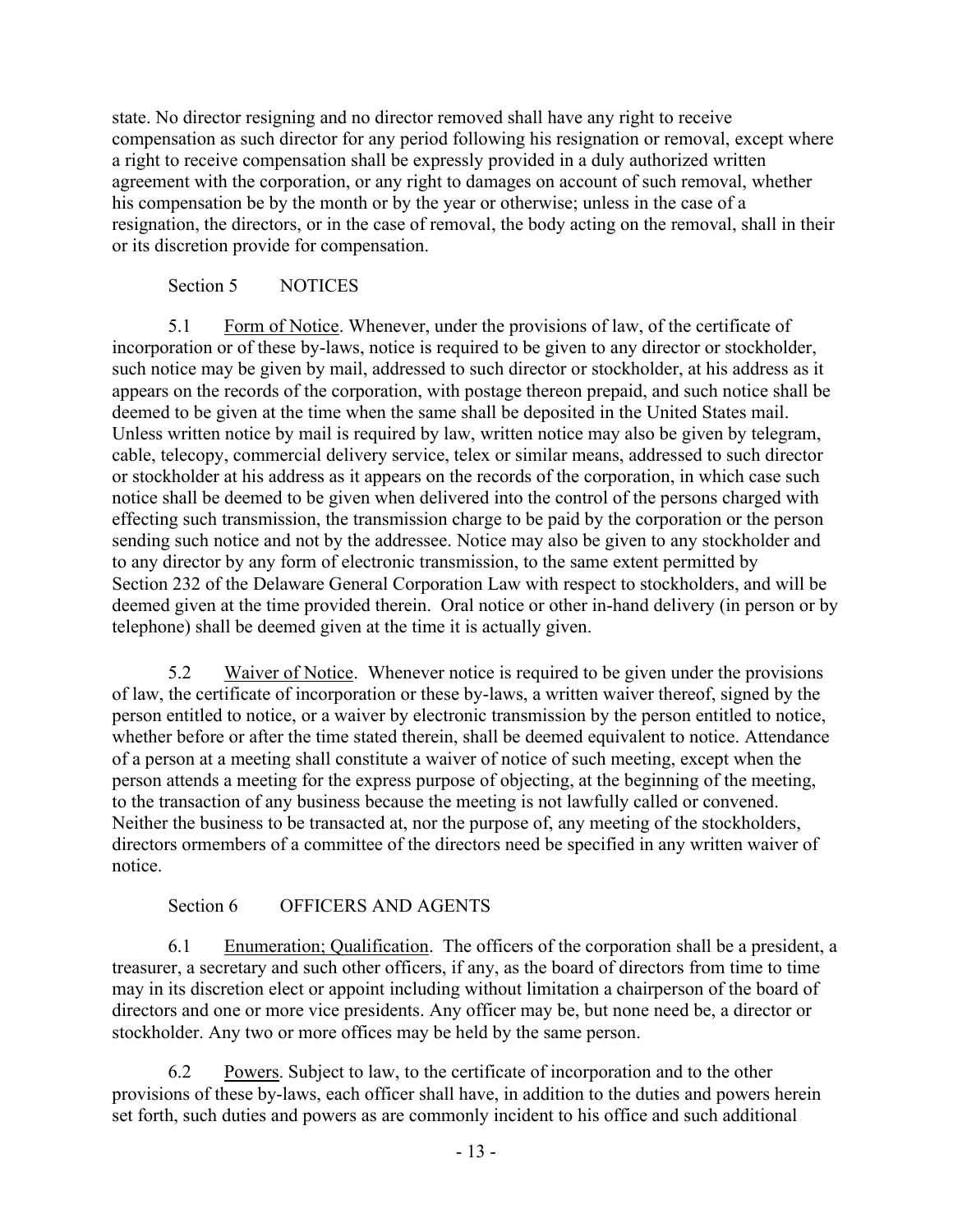duties and powers as the board of directors may from time to time designate.

6.3 Election. The board of directors at its first meeting after each annual meeting of stockholders shall choose a president, a secretary and a treasurer. Other officers may be appointed by the board of directors at such meeting, at any other meeting or by written consent. At any time or from time to time, the directors may delegate to any officer their power to elect or appoint any other officer or any agents.

6.4 Tenure. Each officer shall hold office until the first meeting of the board of directors following the next annual meeting of the stockholders and until his successor is elected and qualified unless a shorter period shall have been specified in terms of his election or appointment, or in each case until he sooner dies, resigns, is removed or becomes disqualified. Each agent of the corporation shall retain his authority at the pleasure of the directors, or the officer by whom he was appointed or by the officer who then holds agent appointive power.

6.5 Chairperson of the Board of Directors. The chairperson of the board of directors, if any, shall have such duties and powers as shall be designated from time to time by the board of directors. Unless the board of directors otherwise specifies, the chairperson of the board, or if there is none the president, shall preside, or designate the person who shall preside, at all meetings of the stockholders and of the board of directors. References in these by-laws to a chairperson shall include references to persons designated by the board of directors with the title chairman, chairwoman or chair or any similar title.

6.6 President and Vice Presidents. The president shall be the chief executive officer and shall have direct and active charge of all business operations of the corporation and shall have general supervision of the entire business of the corporation, subject to the control of the board of directors. As provided in Section 6.5, in the absence of the chairperson of the board of directors, the president shall preside at all meetings of the stockholders and of the board of directors at which the president is present, except as otherwise voted by the board of directors. The president or treasurer shall execute bonds, mortgages and other contracts requiring a seal, under the seal of the corporation, except where required or permitted by law to be otherwise signed and executed and except where the signing and execution thereof shall be expressly delegated by the board of directors to some other officer or agent of the corporation.

Any vice presidents shall have such duties and powers as shall be designated from time to time by the board of directors or by the president.

6.7 Treasurer and Assistant Treasurers. The treasurer shall be the chief financial officer of the corporation and shall be in charge of its funds and valuable papers, and shall have such other duties and powers as may be assigned to him from time to time by the board of directors or by the president.

Any assistant treasurers shall have such duties and powers as shall be designated from time to time by the board of directors, the president or the treasurer.

6.8 Secretary and Assistant Secretaries. The secretary shall record all proceedings of the stockholders, of the board of directors and of committees of the board of directors in a book or series of books to be kept therefor and shall file therein all writings of, or related to, action by stockholder or director consent. In the absence of the secretary from any meeting, an assistant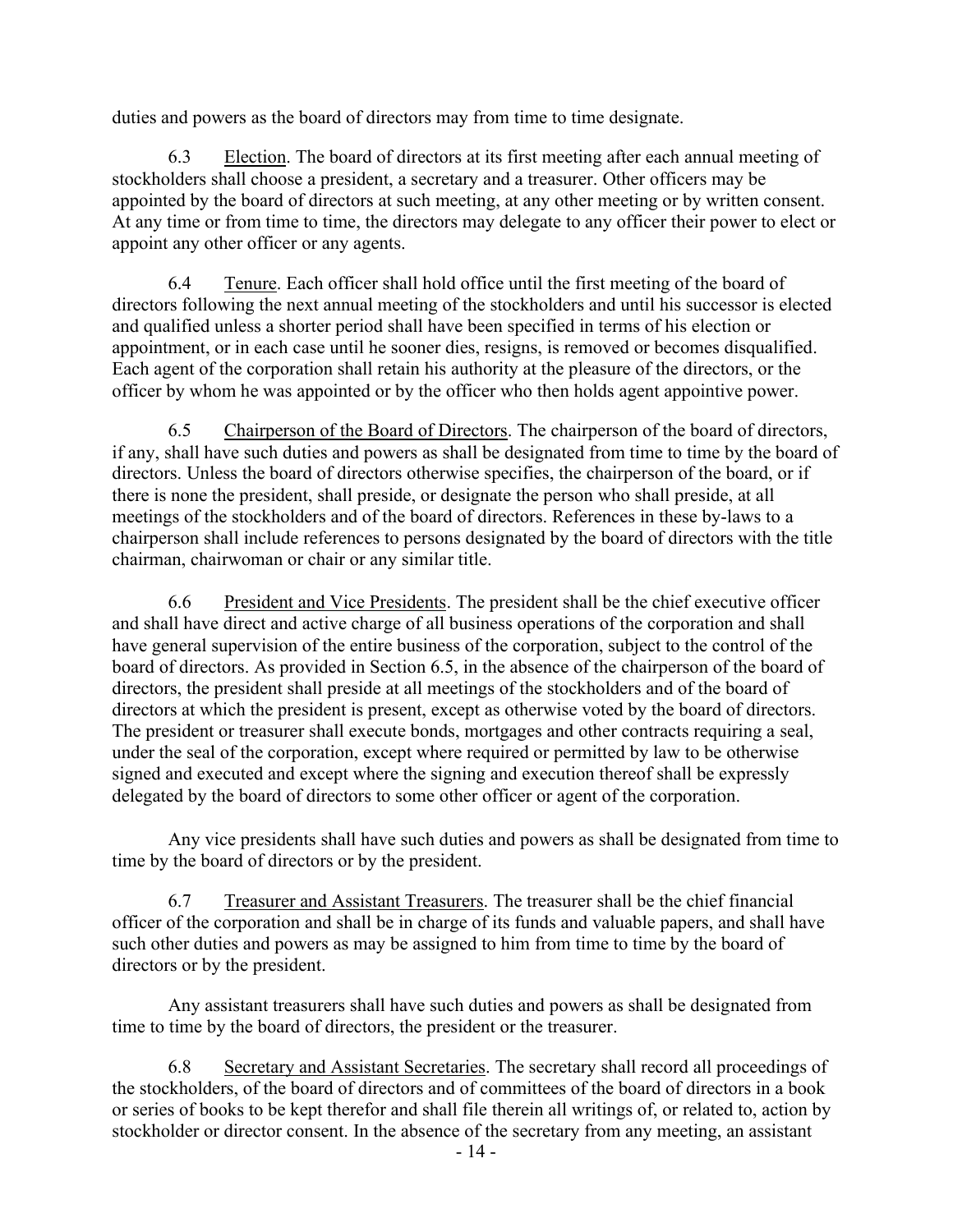secretary, or if there is none or he is absent, a temporary secretary chosen at the meeting, shall record the proceedings thereof. Unless a transfer agent has been appointed, the secretary shall keep or cause to be kept the stock and transfer records of the corporation, which shall contain the names and record addresses of all stockholders and the number of shares registered in the name of each stockholder. The secretary shall have such other duties and powers as may from time to time be designated by the board of directors or the president.

Any assistant secretaries shall have such duties and powers as shall be designated from time to time by the board of directors, the president or the secretary.

6.9 Resignation and Removal. Any officer may resign at any time by delivering his resignation in writing to the president or the secretary or to a meeting of the board of directors. Such resignation shall be effective upon receipt unless specified to be effective at some other time, and without in any case the necessity of its being accepted unless the resignation shall so state. The board of directors may at any time remove any officer either with or without cause. The board of directors may at any time terminate or modify the authority of any agent. No officer resigning and no officer removed shall have any right to any compensation as such officer for any period following his resignation or removal, except where a right to receive compensation shall be expressly provided in a duly authorized written agreement with the corporation, or any right to damages on account of such removal, whether his compensation be by the month or by the year or otherwise; unless in the case of a resignation, the directors, or in the case of removal, the body acting on the removal, shall in their or its discretion provide for compensation.

6.10 Vacancies. If the office of the president or the treasurer or the secretary becomes vacant, the directors may elect a successor. If the office of any other officer becomes vacant, any person or body empowered to elect or appoint that office may choose a successor. Each such successor shall hold office for the unexpired term of his predecessor, and in the case of the president, the treasurer and the secretary until his successor is chosen and qualified, or in eachcase until he sooner dies, resigns, is removed or becomes disqualified.

# Section 7 CAPITAL STOCK

7.1 Stock Certificates. Each stockholder shall be entitled to a certificate stating the number and the class and the designation of the series, if any, of the shares held by him, in such form as shall, in conformity to law, the certificate of incorporation and the by-laws, be prescribed from time to time by the board of directors. Such certificate shall be signed by (i) the chairperson of the board of directors or the president or a vice-president and (ii) the treasurer or an assistant treasurer or the secretary or an assistant secretary. Any or all of the signatures on the certificate may be a facsimile. In case an officer, transfer agent or registrar who has signed or whose facsimile signature has been placed on such certificate shall have ceased to be such officer, transfer agent or registrar before such certificate is issued, it may be issued by the corporation with the same effect as if he were such officer, transfer agent, or registrar at the time of its issue.

7.2 Lost Certificates. The board of directors may direct a new certificate or certificates to be issued in place of any certificate or certificates theretofore issued by the corporation alleged to have been lost, stolen or destroyed, upon the making of an affidavit of that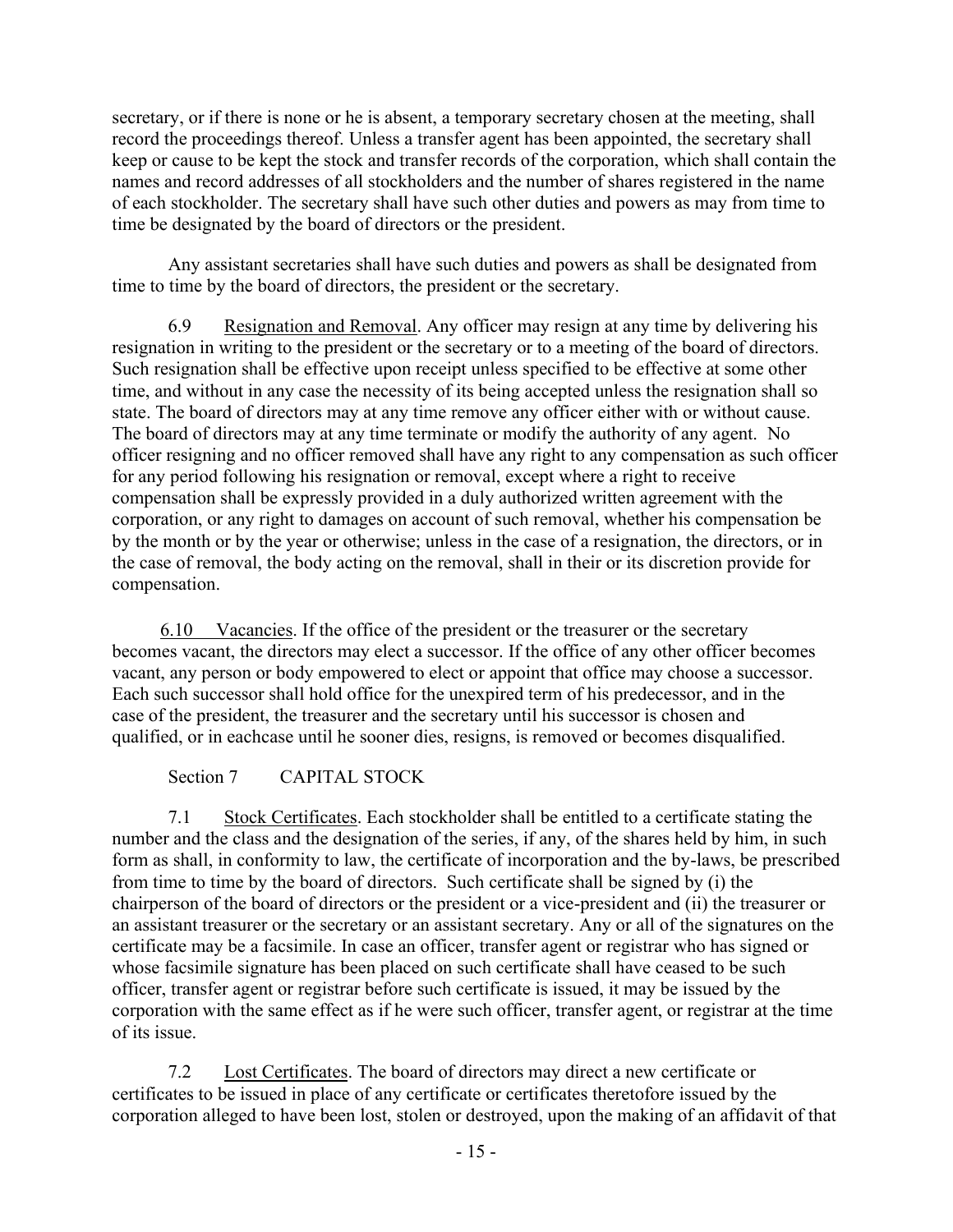fact by the person claiming the certificate of stock to be lost, stolen or destroyed. When authorizing such issue of a new certificate or certificates, the board of directors may, in its discretion and as a condition precedent to the issuance thereof, require the owner of such lost, stolen or destroyed certificate or certificates, or his legal representative, to advertise the same in such manner as it shall require and/or to give the corporation a bond in such sum as it may direct as indemnity against any claim that may be made against the corporation with respect to the certificate alleged to have been lost, stolen or destroyed.

### Section 8 TRANSFER OF SHARES OF STOCK

8.1 Transfer on Books. Subject to any restrictions with respect to the transfer of shares of stock, shares of stock may be transferred on the books of the corporation by the surrender to the corporation or its transfer agent of the certificate therefor properly endorsed or accompanied by a written assignment and power of attorney properly executed, with necessary transfer stamps affixed, and with such proof of the authenticity of signature as the board of directors or the transfer agent of the corporation may reasonably require. Except as may be otherwise required by law, by the certificate of incorporation or by these by-laws, the corporation shall be entitled to treat the record holder of stock as shown on its books as the owner of such stock for all purposes, including the payment of dividends and the right to receive notice and to vote or to give any consent with respect thereto and to be held liable for such calls and assessments, if any, as may lawfully be made thereon, regardless of any transfer, pledge or other disposition of such stock until the shares have been properly transferred on the books of the corporation.

It shall be the duty of each stockholder to notify the corporation of his post office address.

# Section 9 GENERAL PROVISIONS

9.1 Record Date. In order that the corporation may determine the stockholders entitled to notice of or to vote at any meeting of stockholders or any adjournment thereof, or to express consent to corporate action in writing without a meeting, or entitled to receive payment of any dividend or other distribution or allotment of any rights, or entitled to exercise any rights in respect of any change, conversion or exchange of stock or for the purpose of any other lawful action, the board of directors may fix, in advance, a record date, which shall not be more than sixty days nor less than ten days before the date of such meeting, nor more than sixty days prior to any other action to which such record date relates. A determination of stockholders of record entitled to notice of or to vote at a meeting of stockholders shall apply to any adjournment of the meeting; provided, however, that the board of directors may fix a new record date for the adjourned meeting. If no record date is fixed,

(a) The record date for determining stockholders entitled to notice of or to vote at a meeting of stockholders shall be at the close of business on the day next preceding the day on which notice is given, or, if notice is waived, at the close of business on the day next preceding the day on which the meeting is held;

(b) The record date for determining stockholders entitled to express consent to corporate action in writing without a meeting, when no prior action by the board of directors is necessary, shall be the day on which the first written consent is expressed; and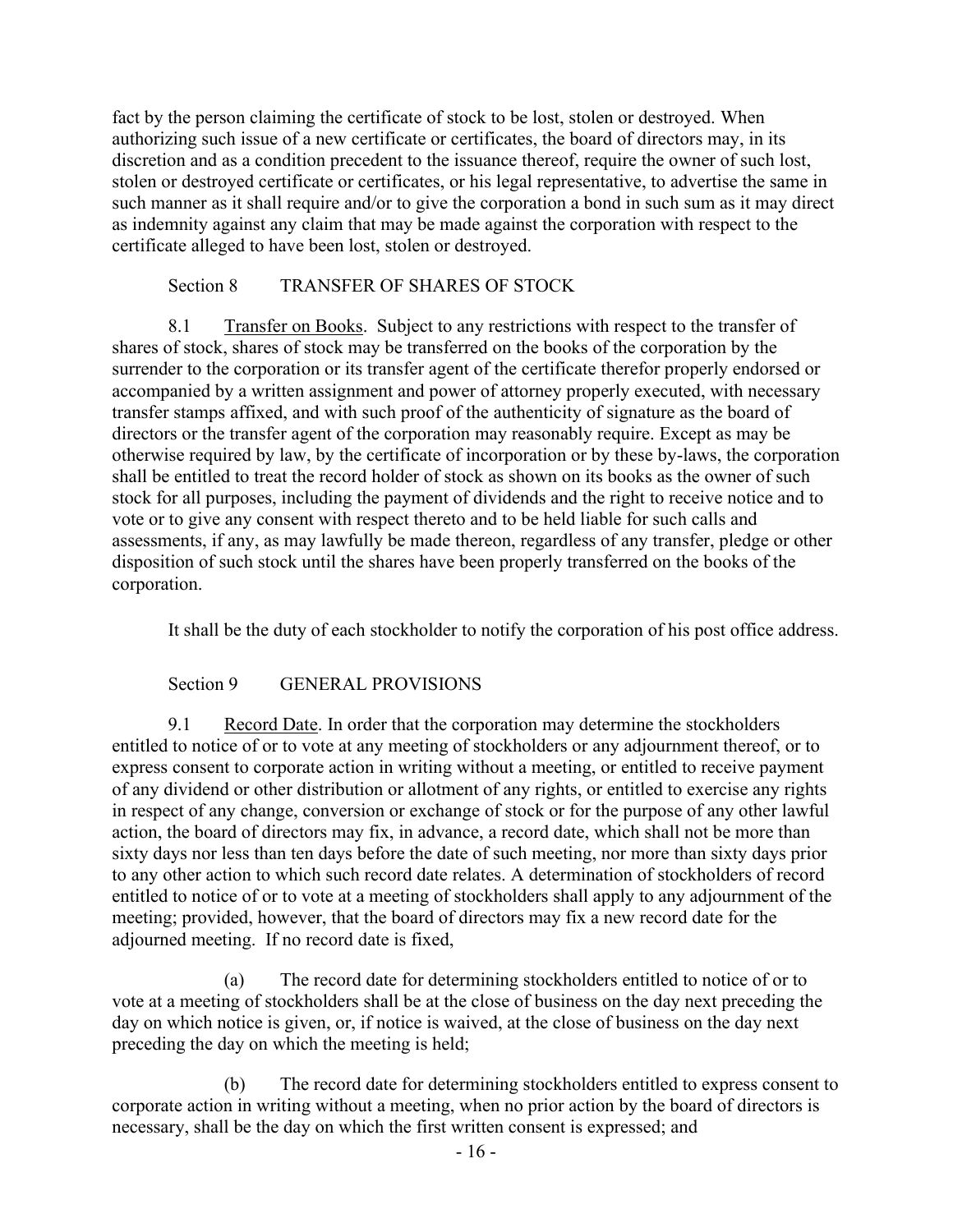(c) The record date for determining stockholders for any other purpose shall be at the close of business on the day on which the board of directors adopts the resolution relating to such purpose.

9.2 Dividends. Dividends upon the capital stock of the corporation may be declared by the board of directors at any regular or special meeting or by written consent, pursuant to law. Dividends may be paid in cash, in property, or in shares of the capital stock, subject to the provisions of the certificate of incorporation.

9.3 Payment of Dividends. Before payment of any dividend, there may be set aside out of any funds of the corporation available for dividends such sum or sums as the directors from time to time, in their absolute discretion, think proper as a reserve or reserves to meet contingencies, or for equalizing dividends, or for repairing or maintaining any property of the corporation, or for such other purpose as the directors shall think conducive to the interest of the corporation, and the directors may modify or abolish any such reserve in the manner in which it was created.

9.4 Checks. All checks or demands for money and notes of the corporation shall be signed by such officer or officers or such other person or persons as the board of directors may from time to time designate.

9.5 Fiscal Year. The fiscal year of the corporation shall begin on the first of January in each year and shall end on the last day of December next following, unless otherwise determined by the board of directors.

9.6 Seal. The board of directors may, by resolution, adopt a corporate seal. The corporate seal shall have inscribed thereon the name of the corporation, the year of its organization and the word "Delaware." The seal may be used by causing it or a facsimile thereof to be impressed or affixed or reproduced or otherwise. The seal may be altered from time to time by the board of directors.

Section 10 INDEMNIFICATION

10.1 It being the intent of the corporation to provide maximum protection available under the law to its officers and directors, the corporation shall indemnify its officers and directors to the full extent the corporation is permitted or required to do so by the Delaware General Corporation Law. In furtherance of and not in limitation of the foregoing, the corporation shall advance expenses, including attorneys' fees, incurred by an officer or director of the corporation in defending any civil, criminal, administrative or investigative action, suit or proceeding in advance of the final disposition of such action, suit or proceeding upon receipt of an undertaking by or on behalf of such director or officer to repay such advances if it shall ultimately be determined that he is not entitled to be indemnified by the corporation. The corporation shall have the power to purchase and maintain insurance on behalf of any person who is or was a director, officer, employee or agent of the corporation, or who is or was serving at the request of the corporation as a director, officer, employee or agent of another corporation, partnership, joint venture, trust or other enterprise, against any liability asserted against such person and incurred by such person in any such capacity, or arising out of such person's status as